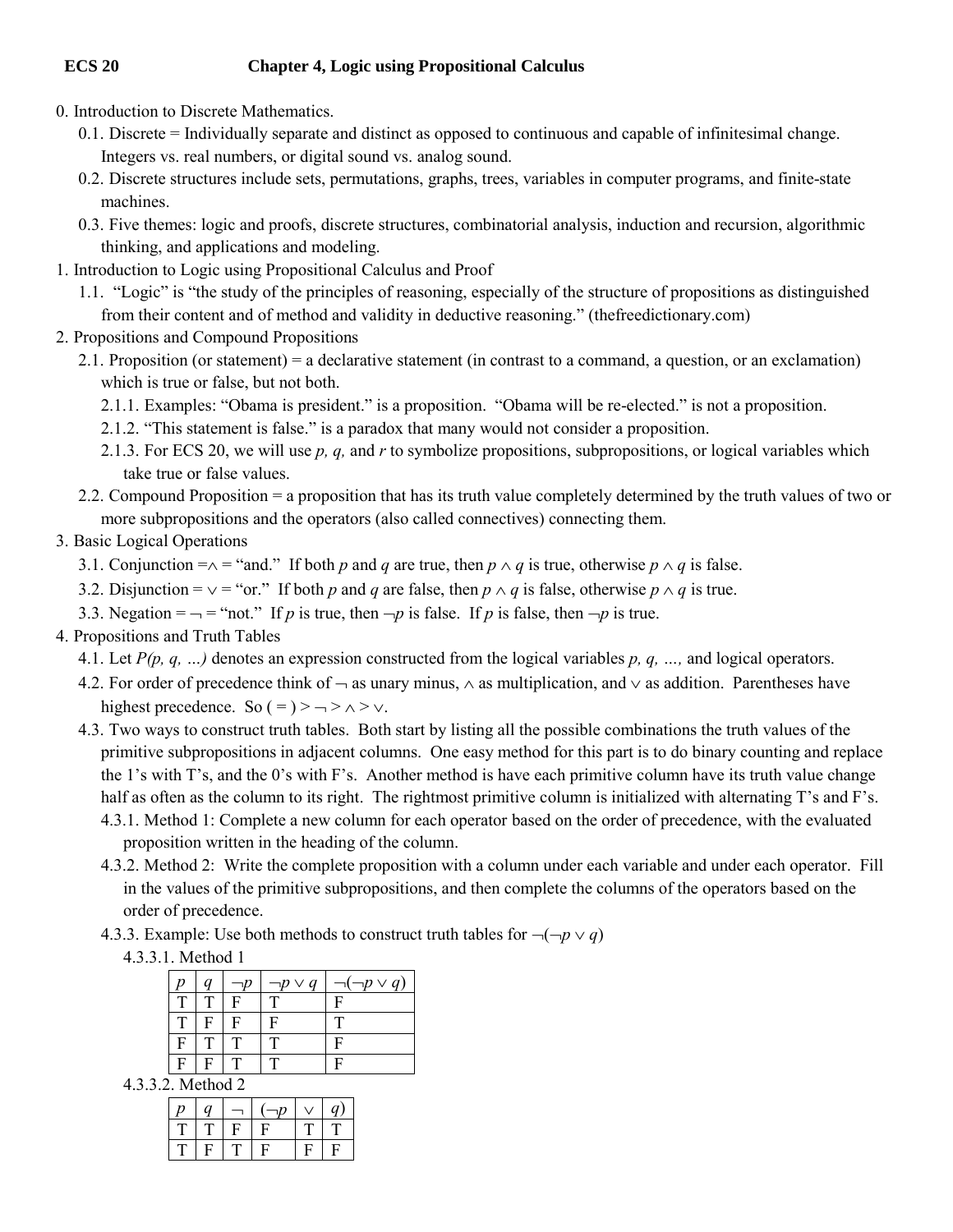4.4. Example: Riddle 1105 from 4Chest.blogspot.com

There are four treasure chests. Where is the treasure?

- P(1) Chest #1: "The treasure is not here."
- P(2) Chest #2: "This chest is empty."
- P(3) Chest  $#3$ : "Chest  $#1$  is lying."
- P(4) Chest #4: "Chest #1 tells the truth."
- Rule(1) At least one tells the truth, and at least one is lying.

Rule(2) The treasure chest tells the truth.

| Chest $#1$ | Chest $#2$ | Chest $#3$ | Chest #4 | <b>Treasure Chest</b> | Reason to eliminate                   |
|------------|------------|------------|----------|-----------------------|---------------------------------------|
| F          | F          | F          | F        | None                  | Rule(1)                               |
| F          | F          | F          | T        | None                  | $P(1)$ and $C(1)$ contradicts Rule(2) |
| F          | F          | T          | F        | None                  | $P(1)$ and $C(1)$ contradicts Rule(2) |
| F          | F          |            | T        | None                  | $P(1)$ and $C(1)$ contradicts Rule(2) |
| F          | T          | F          | F        | None                  | $P(1)$ and $C(1)$ contradicts Rule(2) |
| F          | T          | F          | T        | None                  | $P(1)$ and $C(1)$ contradicts Rule(2) |
| F          | T          | T          | F        | None                  | $P(1)$ and $C(1)$ contradicts Rule(2) |
| F          | T          | T          | T        | None                  | $P(1)$ and $C(1)$ contradicts Rule(2) |
| T          | F          | F          | F        | None                  | $C(1)$ contradicts $P(4)$             |
| T          | F          | F          | T        | None                  | $P(2)$ and $C(2)$ contradicts Rule(2) |
| T          | F          | T          | F        | None                  | $C(1)$ contradicts $P(4)$             |
| T          | F          | T          | T        | None                  | $C(1)$ contradicts $P(3)$             |
| T          | T          | F          | F        | None                  | $C(1)$ contradicts $P(4)$             |
| Т          | T          | F          | T        | 4                     |                                       |
| T          | T          | T          | F        | None                  | $C(1)$ contradicts $P(4)$             |
| T          | T          | T          | T        | None                  | Rule(1)                               |

- 5. Tautologies and Contradictions
	- 5.1. Tautology = a proposition that is always true regardless of the truth values of its subpropositions, e.g.  $p \vee \neg p$
	- 5.2. Contradiction = a proposition that is always false regardless of the truth values of its subpropositions, e.g.  $p \land \neg p$

6. Logical Equivalence  $=$   $=$   $=$  two propositions have identical truth values for all possible values of their logical variables.

- 6.1. Prove by constructing the truth tables of the two propositions, and check that the truth values match for every combination of the logical variables, e.g.
- 6.2. Example: Prove both De Morgan's Laws  $\neg (p \land q) \equiv \neg p \lor \neg q$ , and  $\neg (p \lor q) \equiv \neg p \land \neg q$ .
- 6.3. Truth table
	- 6.3.1. English example of De Morgan's "and" Law: The negation of "Linda is a CS major, and she has at least a 3.0 GPA" would be "Linda is not a CS major, or her GPA is less than 3.0."
	- 6.3.2. English example of De Morgan's "or" Law: The negation of "Linda is a CS major, or she has at least a 3.0 GPA" would be "Linda is not a CS major, and her GPA is less than 3.0."
- 6.4. Nonequivalence example  $\neg (p \land q) \neq \neg p \land \neg q$
- 7. Algebra of Propositions: Laws of Logical Equivalence

| Name         | Or version                                                | And version                                                 |
|--------------|-----------------------------------------------------------|-------------------------------------------------------------|
| Commutative  | $p \vee q \equiv q \vee p$                                | $p \wedge q \equiv q \wedge p$                              |
| Associative  | $(p \vee q) \vee r \equiv p \vee (q \vee r)$              | $(p \wedge q) \wedge r \equiv p \wedge (q \wedge r)$        |
| Distributive | $p \vee (q \wedge r) \equiv (p \vee q) \wedge (p \vee r)$ | $p \wedge (q \vee r) \equiv (p \wedge q) \vee (p \wedge r)$ |
| Idempotent   | $p \vee p \equiv p$                                       | $p \wedge p \equiv p$                                       |
|              | $p \vee F \equiv p$                                       | $p \wedge T \equiv p$                                       |
| Identity     | $p \vee T \equiv T$                                       | $p \wedge F \equiv F$                                       |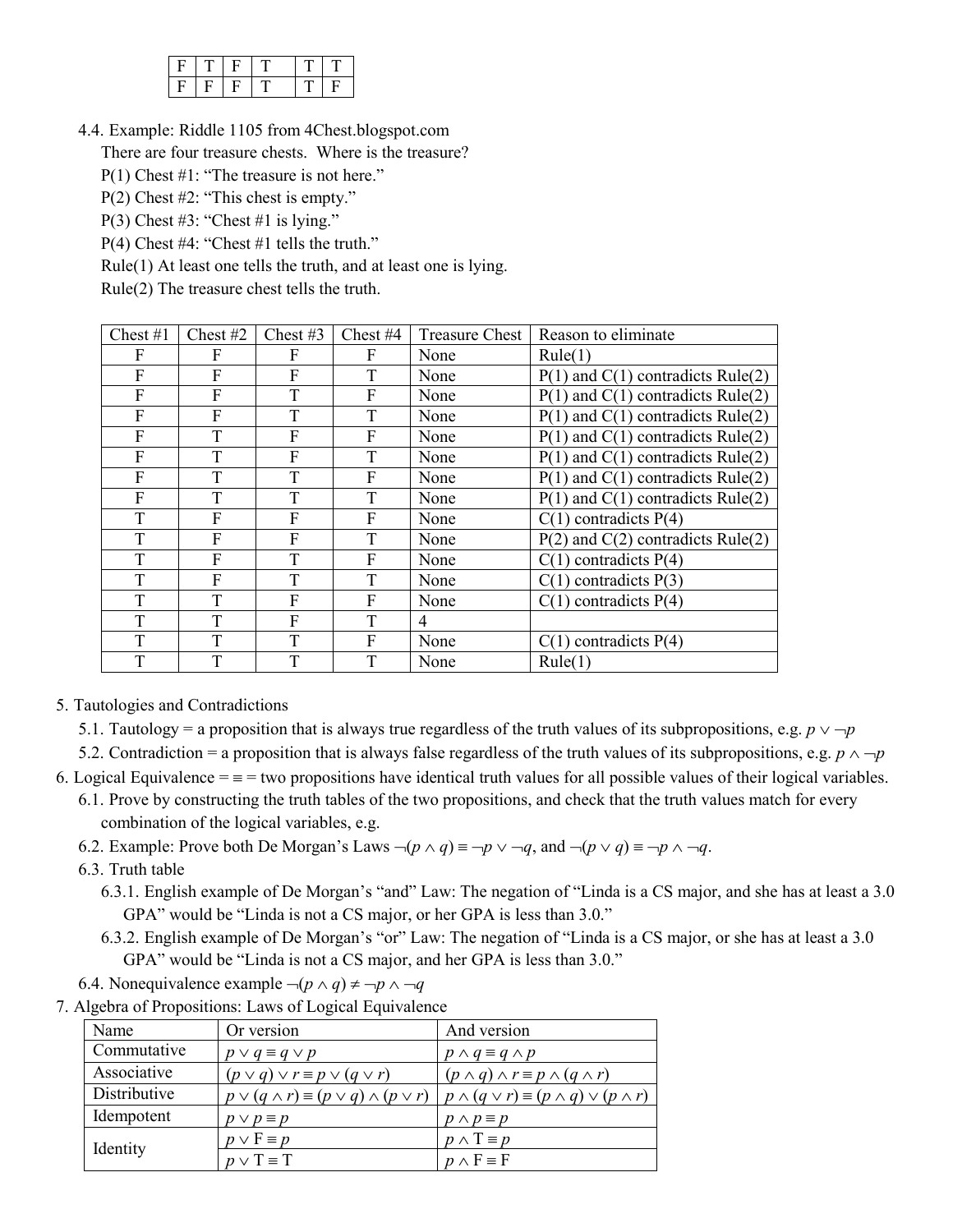|                 | $p \vee \neg p \equiv T$                     | $p \wedge \neg p \equiv F$                    |  |
|-----------------|----------------------------------------------|-----------------------------------------------|--|
| Complement      | $-\Gamma \equiv F$                           | $-F \equiv T$                                 |  |
| Double Negative | $\neg(\neg p) \equiv p$                      |                                               |  |
| De Morgan's     | $\neg (p \lor q) \equiv \neg p \land \neg q$ | $\neg (p \wedge q) \equiv \neg p \vee \neg q$ |  |
| Absorption      | $p \vee (p \wedge q) \equiv p$               | $p \wedge (p \vee q) \equiv p$                |  |

8. Digital Logic Circuits



8.1. Simplify the above digital logic circuit using propositional algebra.

 $((P \land \neg Q) \lor (P \land Q)) \land Q$ 

- $\equiv (P \land (\neg Q \lor Q)) \land Q$  by the distributive law
- $\equiv (P \wedge (Q \vee \neg Q)) \wedge Q$  by the commutative law for  $\vee$
- $\equiv$  (P  $\land$  **T**)  $\land$  Q by the complement law for  $\lor$
- $\equiv$  P  $\wedge$  Q by the identity law for  $\wedge$
- 8.2. Construct a digital logic circuit that adds two one-bit binary numbers *A* and *B*. It has two outputs, *S* and *C* (the value theoretically carried on to the next addition); the final sum is  $2C + S$ . Such circuits are called half adders. 8.2.1. Truth Table

| 11001110010 |   |   |  |  |  |
|-------------|---|---|--|--|--|
|             | B | S |  |  |  |
|             |   |   |  |  |  |
|             |   |   |  |  |  |
|             |   |   |  |  |  |
|             |   |   |  |  |  |

8.2.2. Compound propositions:  $C = A \wedge B$ ,  $S = (A \vee B) \wedge \neg (A \wedge B) = A \oplus B$ , where  $\oplus$  is XOR 8.2.3. Diagram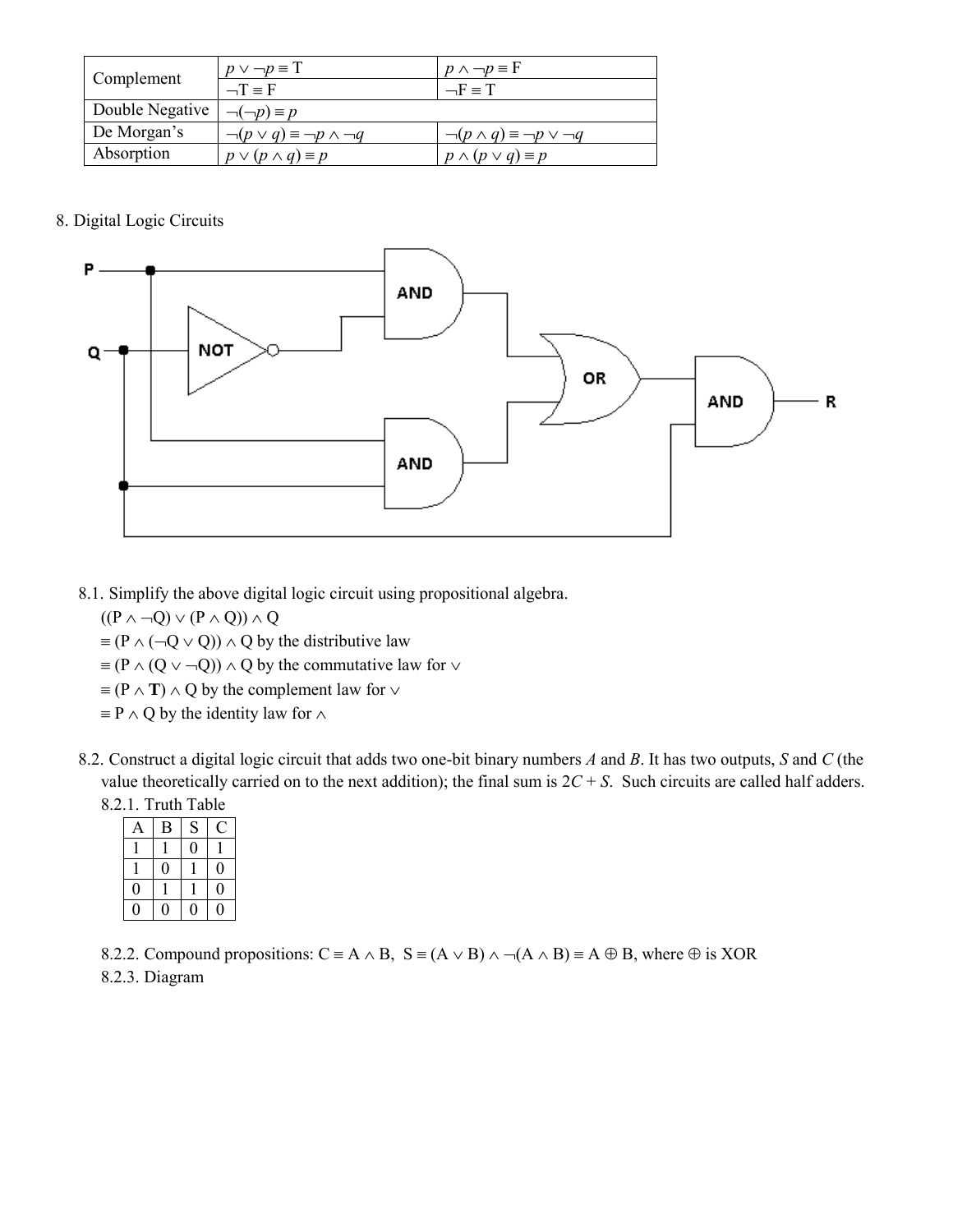

- 9. Conditional and Biconditional Statements
	- 9.1. Conditional statement =  $p \rightarrow q$  = "if *p* then  $q'' =$ "*p* implies  $q'' =$ "*p* only if  $q'' =$ "*p* is sufficient for  $q'' =$ "*q* is necessary for  $p'' = "q$ , if p."
		- 9.1.1. It is false only when the first part,  $p$ , is true and the second part,  $q$ , is false. (Write truth table on board)
		- 9.1.2. Note that if the first part, *p*, is false then the statement is always true, so  $p \rightarrow q \equiv \neg p \lor q$ .
			- 9.1.2.1. Converting an "Or" to an "If then":  $\neg p \lor q$  to a  $p \rightarrow q$ .
			- 9.1.2.2. English Example "Either you pass ECS 20, or you cannot take ECS 60." becomes "If you do not pass ECS 20, then you cannot take ECS 60."
	- 9.2. Example: Use the equivalence laws to show that the negation of "if *p* then *q*" is equivalent to "*p* and not *q*."

$$
9.2.1. \neg (p \rightarrow q) \equiv \neg (\neg p \lor q)
$$

- $9.2.2 \equiv \neg(\neg p) \land (\neg q)$  by De Morgan's Laws
- 9.2.3.  $\equiv p \land \neg q$  by Double Negative Law
- 9.3. The "contrapositive" of a conditional statement of the form "if p then  $q$ " is "if  $\neg q$  then  $\neg p$ ."
	- 9.3.1. Show that a conditional statement is logically equivalent to its contrapositive.
		- 9.3.1.1. Method 1: Use truth tables.
		- 9.3.1.2. Method 2: using equivalence laws
			- $p \rightarrow q \equiv \neg p \lor q$  by logical equivalence
				- $\equiv q \vee \neg p$  by Commutative Law
			- $\equiv \neg(\neg q) \lor \neg p$  by Double Negative Law
			- $\equiv \neg q \rightarrow \neg p$  by logical equivalence
	- 9.3.2. The statement "*p* only if *q*" means "if not *q* then not *p*," which is the contrapositive of "if *p* then *q*."
		- 9.3.2.1. Example: "Jim will enjoy the movie only if it is an action film." becomes "If it is not an action film, then Jim will not enjoy it." Which has the contrapositive "If Jim will enjoy the movie, then it is an action film."
- 9.4. Biconditional statement =  $p \leftrightarrow q = p$  if and only if *q*." It is only true when *p* and *q* have the same truth value. That is  $p \leftrightarrow q \equiv (p \rightarrow q) \land (q \rightarrow p)$

|  |  |  |  |  | 9.5. Truth tables of conditional, contrapositive, and biconditional statments |  |
|--|--|--|--|--|-------------------------------------------------------------------------------|--|
|--|--|--|--|--|-------------------------------------------------------------------------------|--|

|   |   | Conditional |                 | Contrapositive                                      | Biconditional       |
|---|---|-------------|-----------------|-----------------------------------------------------|---------------------|
|   |   |             | $\neg p \vee q$ | $\rightarrow \neg p \equiv \neg \neg q \lor \neg p$ | $\leftrightarrow$ a |
| T |   |             |                 |                                                     |                     |
| ᠇ | □ |             |                 |                                                     |                     |
| F | m |             |                 |                                                     |                     |
| г | г |             |                 | $\mathbf{r}$                                        | ᅲ                   |

- 9.6. Conditional and biconditional operators have the lowest precedence, and are coequal.
- 9.7. Code Examples from<http://cnx.org/content/m10514/latest/>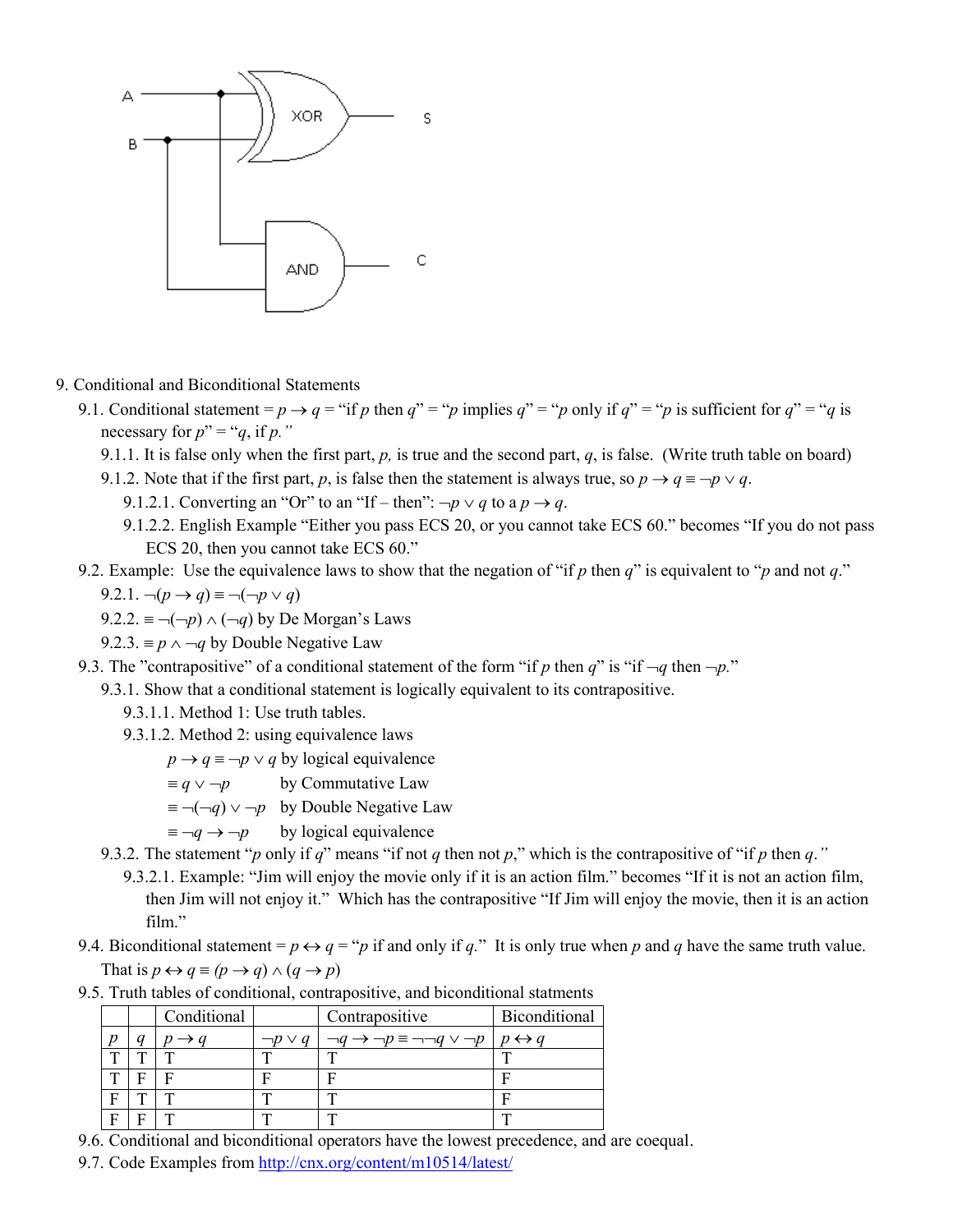When writing a complicated conditional that involves multiple pieces of data, it is easy to incorrectly oversimplify. One strategy for avoid mistakes is to write such code in a two-step process. First, write a conditional with a case for **every** possible combination, as in a truth table. Second, simplify the conditional.

9.7.1. Example: Using this approach, we might obtain the following code after the first step. Simplify this code.

```
list merge sorted lists(list list1, list list2)
{
  if (is empty(list1) and is empty(list2)) // P(1)return empty list;
  else if (is empty(list1) and not is empty(list2)) // P(2) return list2;
  else if (not is empty(list1) and is empty(list2)) // P(3) return list1;
  else if (not is empty(list1) and not is empty(list2)) {
    if (first element(list1) < first element(list2)) // P(4)return make list(first element(list1), merge sorted lists(rest elements(list1),
        list2));
    else if (first element(list1) >= first element(list2)) // P(5)return make list(first element(list2), merge sorted lists(list1,
        rest elements(list2)));
   }
}
```
## Second step solution:

| is empty(list1) | is empty(list2) | first element(list1) < first element(list2) | Proposition | return                         |
|-----------------|-----------------|---------------------------------------------|-------------|--------------------------------|
|                 |                 |                                             | P(5)        | make list(first element(list2) |
|                 |                 |                                             | P(4)        | make list(first element(list1) |
|                 |                 |                                             | P(3)        | list1                          |
|                 |                 |                                             | P(3)        | list1                          |
|                 |                 |                                             | P(2)        | list <sub>2</sub>              |
|                 |                 |                                             | P(2)        | list <sub>2</sub>              |
|                 |                 |                                             | P(1)        | empty $list = list1 = list2$   |
|                 |                 |                                             | P(1)        | empty $list = list1 = list2$   |

```
list merge sorted lists(list list1, list list2)
{
  if (is_empty(list1))
    return list2;
 else if (is empty(list2))
    return list1;
    else {
     if (first element(list1) < first element(list2))
      return make list(first element(list1), merge sorted lists(rest elements(list1),
       list2));
       else
        return make list(first element(list2), merge sorted lists(list1,
          rest elements(list2)));
    }
```

```
}
```
9.7.2. Example :Consider the following function, which returns a boolean value.

```
bool foo(int i, bool a, bool b)
{
  if (a and (i > 0)) // P(1) return b;
  else if (a and i \le 0) // P(2) return false;
  else if (a \text{ or } b) // P(3) return a;
```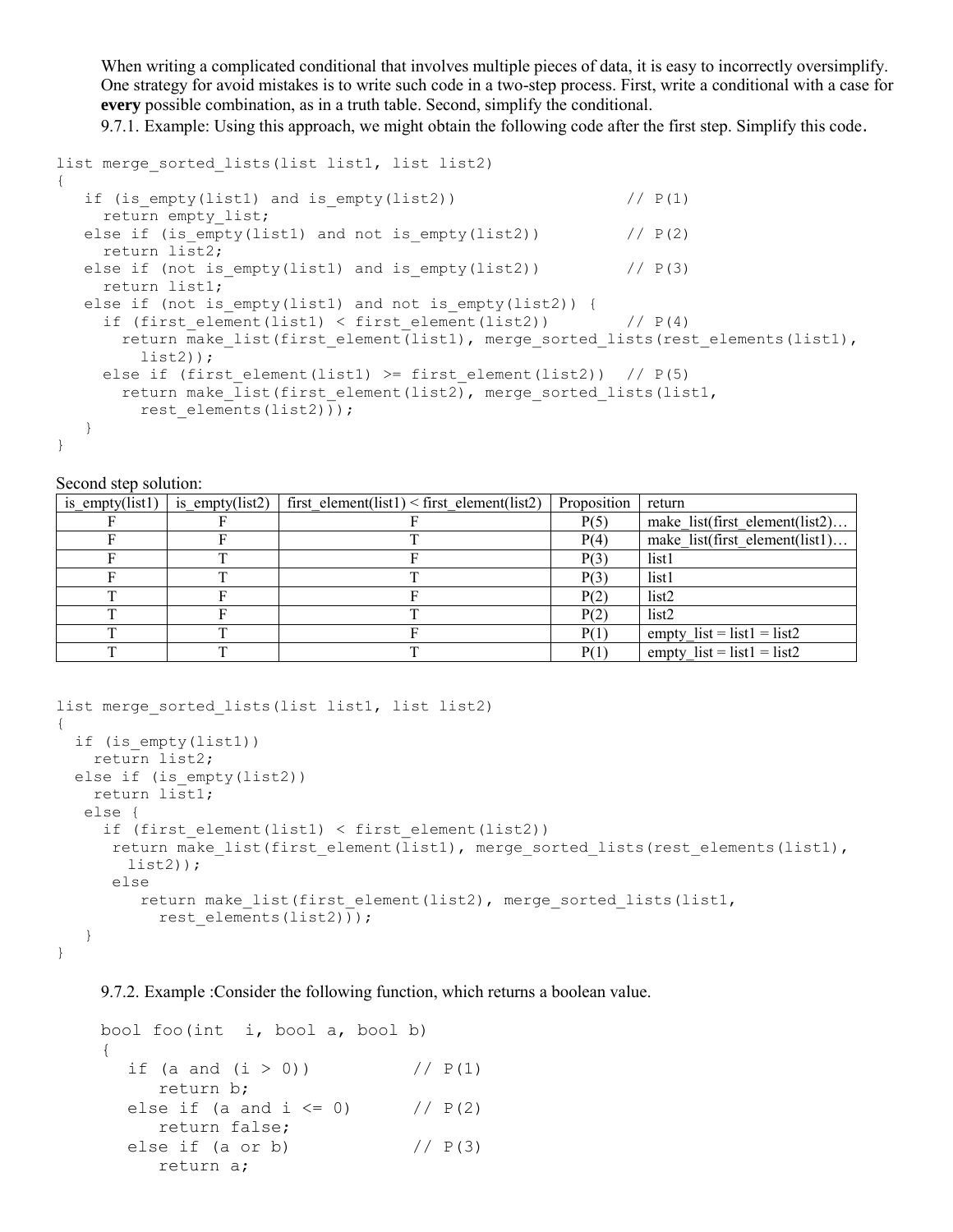```
else //P(4)return (i > 0);
}
```
Simplify it by filling in the following blank with a single Boolean expression. Do not use a conditional (such as **if**).

| a | i > 0 | b | <b>Proposition</b> | return      |
|---|-------|---|--------------------|-------------|
| F | F     | F | P(4)               | $F = i > 0$ |
| F | F     |   | P(3)               | $F = a$     |
| F | Т     | F | P(4)               | $T = i > 0$ |
| F | T     | Т | P(3)               | $F = a$     |
| Т | F     | F | P(2)               | F           |
| T | F     | Т | P(2)               | F           |
| T | T     | F | P(1)               | $F = h$     |
|   | т     |   |                    | $T = b$     |

return  $a == b$  and  $i > 0$ ;

- 10. Argument = a sequence of propositions  $P_1$ ,  $P_2$ ,  $\ldots P_n$ ,  $Q$  with all but the final proposition called "premises," and the final proposition called the "conclusion." An argument is "valid" if the truth of all its premises implies the conclusion is true. Symbolically this would be stated as  $P_1$ ,  $P_2$ ,  $\ldots P_n \vdash Q$  is valid if and only if  $(P_1 \wedge P_2 \wedge \ldots \wedge P_n) \rightarrow Q$  is a tautology.
	- 10.1. If an argument is valid, and in addition it started from true premises, then it is called a *sound* argument. A sound argument must arrive at a true conclusion.
	- 10.2. Rules of inference

| Name                                  | Rule of Inference            | Tautology                                                                   |
|---------------------------------------|------------------------------|-----------------------------------------------------------------------------|
| Modus [ponendo] ponens $=$            | $\boldsymbol{p}$             | $(p \land (p \rightarrow q)) \rightarrow q$                                 |
| "the way that affirms                 | $p \rightarrow q$            |                                                                             |
| by affirming"                         | $\therefore q$               |                                                                             |
| Modus [tollendo] tollens $=$          | $\neg q$                     | $(\neg q \land (p \rightarrow q)) \rightarrow \neg p$                       |
| "the way that denies"                 | $p \rightarrow q$            |                                                                             |
| by denying"                           | $\therefore \neg p$          |                                                                             |
| Transitivity (Hypothetical syllogism) | $p \rightarrow q$            | $((p \rightarrow q) \land (q \rightarrow r) \rightarrow (p \rightarrow r))$ |
|                                       | $q \rightarrow r$            |                                                                             |
|                                       | $\therefore p \rightarrow r$ |                                                                             |
| Elimination (Disjunctive syllogism)   | $p \vee q$                   | $((p \vee q) \wedge \neg p) \rightarrow q$                                  |
|                                       | $\Box p$                     |                                                                             |
|                                       | $\therefore q$ <sub>—</sub>  |                                                                             |
| Generalization                        | p                            | $p \rightarrow (p \vee q)$                                                  |
|                                       | $\therefore p \vee q$        |                                                                             |
| Simplification                        | $p \wedge q$                 | $(p \land q) \rightarrow p$                                                 |
|                                       | $\therefore p$               |                                                                             |
| Conjunction                           | $\boldsymbol{p}$             | $((p) \wedge (q)) \rightarrow (p \wedge q)$                                 |
|                                       |                              |                                                                             |
|                                       | $\therefore p \wedge q$      |                                                                             |
| Resolution                            | $p \vee q$                   | $((p \vee q) \wedge (\neg p \vee r)) \rightarrow (q \vee r)$                |
|                                       | $\neg p \vee r$              |                                                                             |
|                                       | $\therefore q \vee r$        |                                                                             |

- 10.3. Valid argument using modus ponens: If it snows today, then we will go skiing. It is snowing today. Therefore we will go skiing.
- 10.4. Valid argument using modus ponens, though the conclusion is false because a premise is false: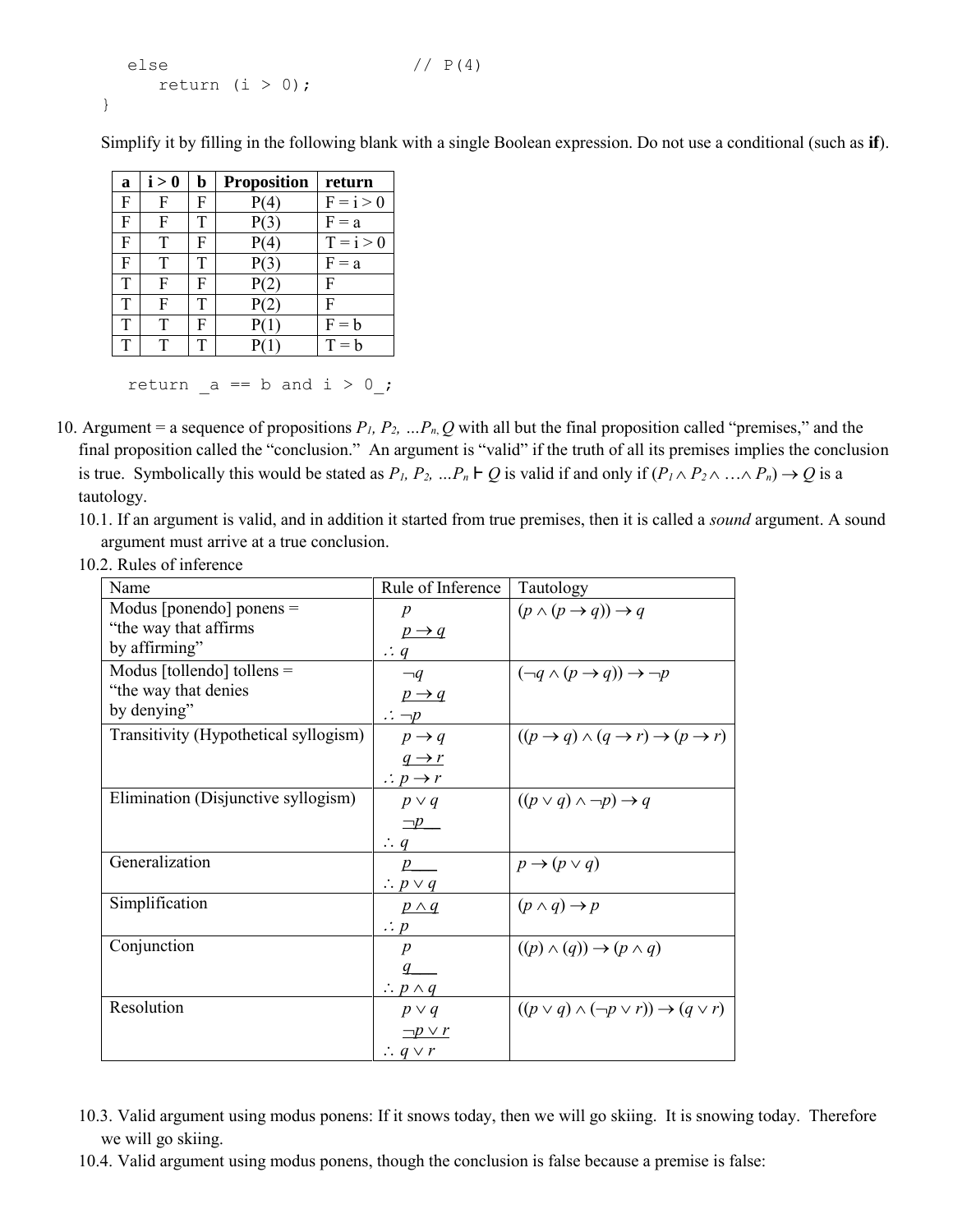If 
$$
\sqrt{3} < \frac{3}{2}
$$
 then  $\left(\sqrt{3}\right)^2 < \left(\frac{3}{2}\right)^2$ . We know that  $\sqrt{3} < \frac{3}{2}$ . Therefore  $\left(\sqrt{3}\right)^2 = 3 < \left(\frac{3}{2}\right)^2 = \frac{9}{4}$ .

10.5. Is the following argument valid? Yes Why? By the law of elimination. Is it true? No, because the first premise is not true. Is it sound? No, because it is not both valid and true.

.

Either we are all doomed or we are all saved; we are not all saved; therefore, we are all doomed.

Let  $d =$  "we are all doomed",  $s =$  "we are all saved."

$$
d \vee s
$$
  

$$
\neg s
$$
  

$$
\therefore d
$$

11. Show the following argument is valid (derived from *Discrete Mathematics and Its Applications* by Kenneth Rosen) If today is Tuesday, I have a test in Mathematics or Economics. If my Economics professor is sick, I will not have a test in Economics. Today is Tuesday, and my Economics professor is sick. Therefore, I will have a test in Mathematics.

Converting to logical notation:

 $t =$  today is Tuesday

 $m = I$  have a test in Mathematics

*e* = I have a test in Economics

*s* = My Economics Professor is sick.

So the argument is:

 $t \rightarrow (m \vee e)$  $s \rightarrow -e$  $t \wedge s$ *m*

|             | 1. $t \wedge s$               | premise                                 |
|-------------|-------------------------------|-----------------------------------------|
| $2 \quad t$ |                               | from $(1)$ by simplification Law        |
|             | 3. $t \rightarrow (m \vee e)$ | premise                                 |
|             | 4. $m \vee e$                 | from $(2)$ and $(3)$ by modus ponens    |
| 5. s        |                               | from $(1)$ by simplification Law        |
|             | 6. $s \rightarrow -e$         | premise                                 |
|             | 7. $-e$                       | from $(5)$ and $(6)$ by modus ponens    |
|             | 8. $e \vee m$                 | from $(4)$ by commutative law           |
| 9. $m$      |                               | from $(7)$ and $(8)$ by elimination Law |

## 12. Propositional Functions, Quantifiers

12.1. Let *A* be a given set. A "propositional function" defined on *A* is an expression  $p(x)$  which has the property that  $p(x)$  is true or false for each  $x \in A$ . *A* is said to be the domain of  $p(x)$ .

12.2.  $T_p$  is the "truth set" of  $p(x)$  which contains all elements of set *A* for which  $p(x)$  is true.

12.2.1.  $T_p = \{x \mid x \in A, p(x) \text{ is true}\}, \text{ or more simply } T_p = \{x \mid p(x)\}\$ 

12.3. Examples: Let  $p(x)$  be "x is a factor of 12"

12.3.1. For the domain of the set of positive integers  $\mathbf{Z}^+$ ,  $T_p = \{1, 2, 3, 4, 6\}$ 

12.3.2. For the domain of the set of integers **Z**,  $T_p = \{-6, -4, -3, -2, -1, 1, 2, 3, 4, 6\}$ 

- 12.4. How many in the domain are in the truth set? Use "logical quantifiers" to specify the number of elements a set in terms of "all", or "some."
	- 12.4.1. Universal quantifier  $=$   $\forall$  = all elements.
	- 12.4.2. Existential quantifier  $=$   $\exists$  = at least one element, ie. some.